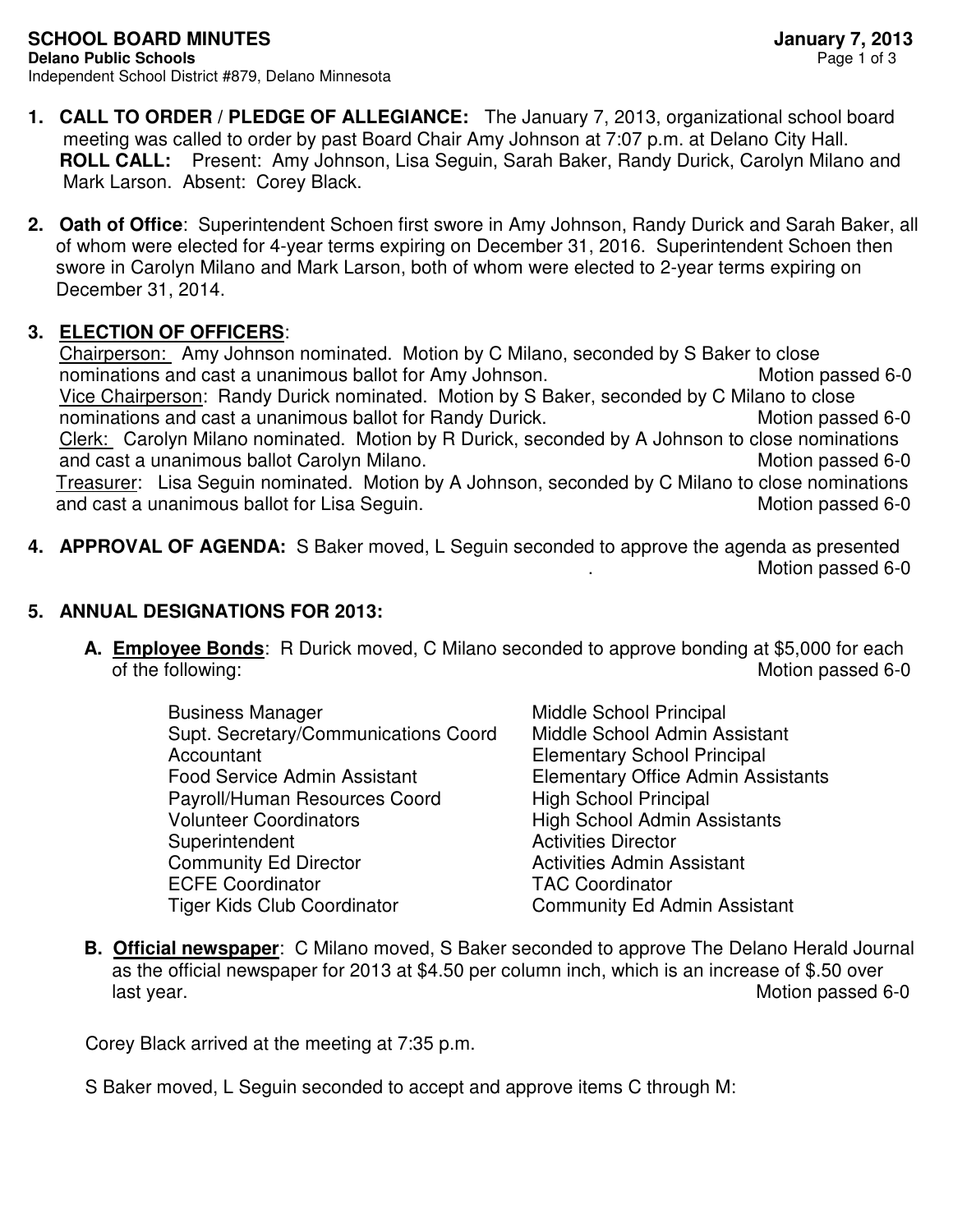## **C. School Board Compensation**:

Regular meeting/Workshops - \$60/meeting Committee meetings - \$25 minimum, \$12.50/hour after two hours not to exceed \$100 Chairperson - \$300/year Clerk - \$250/year

**D. School attorneys**: Accept the following as school attorneys for 2013:

Official attorneys: Rupp, Anderson, Squires & Waldspurger, P.A. Local attorney: Dick Grinley

**E. Memberships:** Authorize the following memberships for the 2013 school year: MSBA (MN School Board Association) MAWSECO (Meeker and Wright Special Education Coop) SEE (Schools for Equity in Education) Wright Technical Center (Career and Technical Cooperative) cmERDC (Central MN Education Research & Development Council) Resource Training and Solutions MN State High School League Sherburne-Wright Educational Technology Cooperative

- **F. Federal Grants**: Authorize applications for the following federal grants: Titles I and II
- **G. Delegate authority to make electronic fund transfers**: Delegate the Superintendent, Business Manager, Accountant and Payroll/HR Coordinator to make electronic fund transfers.
- **H. Signatures for Elementary Activity Fund**: Delegate the Business Manager and Elementary School Admin Assistants as signers for the Elementary Activity Fund.
- **I. Prepayment of Bills:** Authorize prepayment of bills to avoid penalties and finance charges, employee reimbursements, obtain discounts and pre-approved contracts.
- **J. Mileage Reimbursement Rate**: Set the 2013 mileage rate at the prevailing IRS rate (currently \$.56.5/mile).
- **K. Official Depositories**: Authorize the following as official depositories for 2013: State Bank of Delano, Crow River State Bank, 21<sup>st</sup> Century Bank, Loretto, Wells Fargo Bank, MN School District Liquid Asset Fund, PMA Securities, Inc. and US Bank Corporate Trust Services.
- **L. School Board Meeting Times and Dates for 2013**: Approve 4<sup>th</sup> Monday of the month at Delano City Hall beginning at 7:00 p.m., except March 18 (spring break), May 20 (Memorial Day) and December 16 (Winter Break), when the meeting will be held in the Delano Public Schools or City Hall, if available. Work sessions will be scheduled from 5:30 – 6:30 p.m. prior to each regular board meeting, as needed.
- **M. Renew Board Operating Protocol:** (Attachment) Motion passed 7-0

 Superintendent Schoen swore in Corey Black, who was elected to a 2-year term expiring on December 31, 2014.